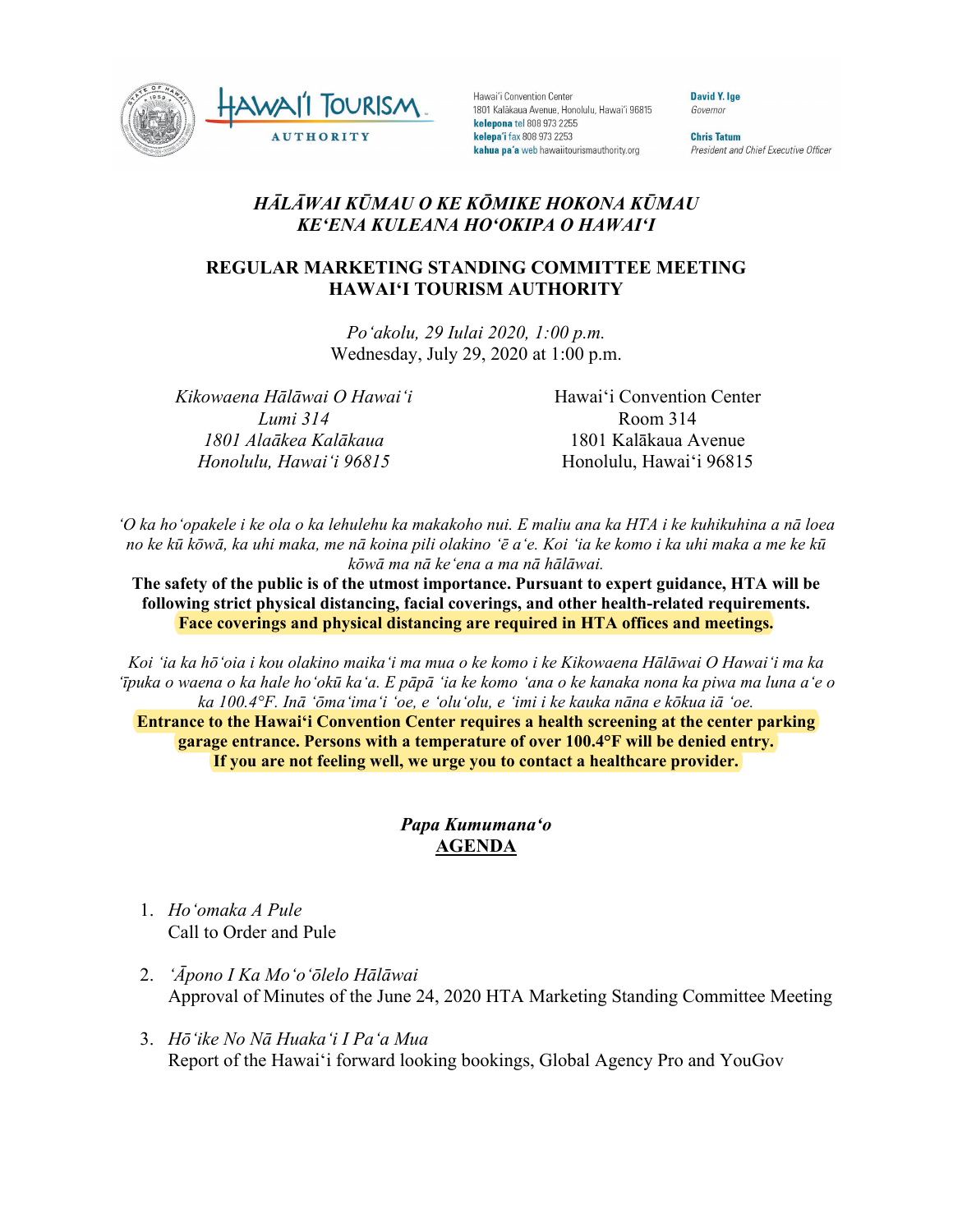

Hawai'i Convention Center 1801 Kalākaua Avenue, Honolulu, Hawai'i 96815 kelepona tel 808 973 2255 kelepa'i fax 808 973 2253 kahua pa'a web hawaiitourismauthority.org

**David Y. Ige** Governor

**Chris Tatum** President and Chief Executive Officer

- 4. *Hōʻike A Kūkākūkā No Ka Mākaukau O Nā Hui Mokulele* Presentation and Discussion of Airline Readiness for when Hawai'i opens up to visitors. Hawaiian Airlines Avi Mannis Sr. VP of Marketing will be talking about Hawaiian Airlines strategy and tactics on welcoming the visitors while protecting our local residence with safety protocol procedures
- 5. *Hōʻike A Kūkākūkā No Ka Mākaukau O Nā Hōkele* Presentation and Discussion of Hotel Readiness for when Hawai'i opens up to visitors. Mufi Hanneman President / CEO of Hawai'i Lodging & Tourism Association will be discussing some of the challenges the hotels may be going through in the opening process
- 6. *Hōʻike A Kūkākūkā No Ka Mākaukau O Nā ʻĀkena Huakaʻi* Presentation and Discussion of Wholesale / Travel Agent Readiness for when Hawai'i opens up to visitors. Amy Terada / VP of Marketing will be discussing procedures put in place to inform the leisure travelers of Hawai'i's entry requirements discussed at Governor Ige's press conference of June 27. What is going well along with challenges. Amy will also present booking pace for fall, winter and quarter 1 of 2021
- 7. *Hōʻike A Kūkākūkā No Ka Hoʻokumu I ʻAha Kūkā Heʻenalu A Hoe Waʻa* Presentation and discussion of establishing a Surfing & Canoe Paddling Advisory Group to the HTA Board of Directors
- 8. *Nāʻana A Kūkākūkā I Ka Moʻohelu Makahiki Kālā 2021* Review and discussions of the approved FY 2021 budget reflecting the changes approved in June by the full Board to address the TAT allocation shortfall
- 9. *Hōʻike No Ko HVCB Papahana Hoʻomōhala Hou* Update Relating to HVCB's Recovery Plan and What Has Been Implemented. Jay Tawar / Sr. VP & CMO will discuss why they need additional funds for messaging Hawai'i's entry requirements and to ramp up tourism with safety protocol in mind for our local residence
- 10. *Hōʻike No Ko HTJ Papahana Hoʻomōhala Hou* Update Relating to HTJ's Recovery Plan and What Has Been Implemented. Eric Takahata/ Managing Director of HTJ will discuss why they need additional funds to ramp up tourism for Hawai'i from Japan
- 11. *Hōʻike No Koa HTO Papahana Hoʻomōhala Hou A Papahana Hokona* Presentation of Oceania GMT on the Recovery for 2020 and Brand Marketing Plan for 2021. Presenter are Giselle Radulovic / Hawaii Tourism Oceania (HTO) Australia Country Manager, Darragh Walshe / HTO – New Zealand Country Manager will be presenting current events for Australia and New Zealand along with how to recover tourism into Hawaii